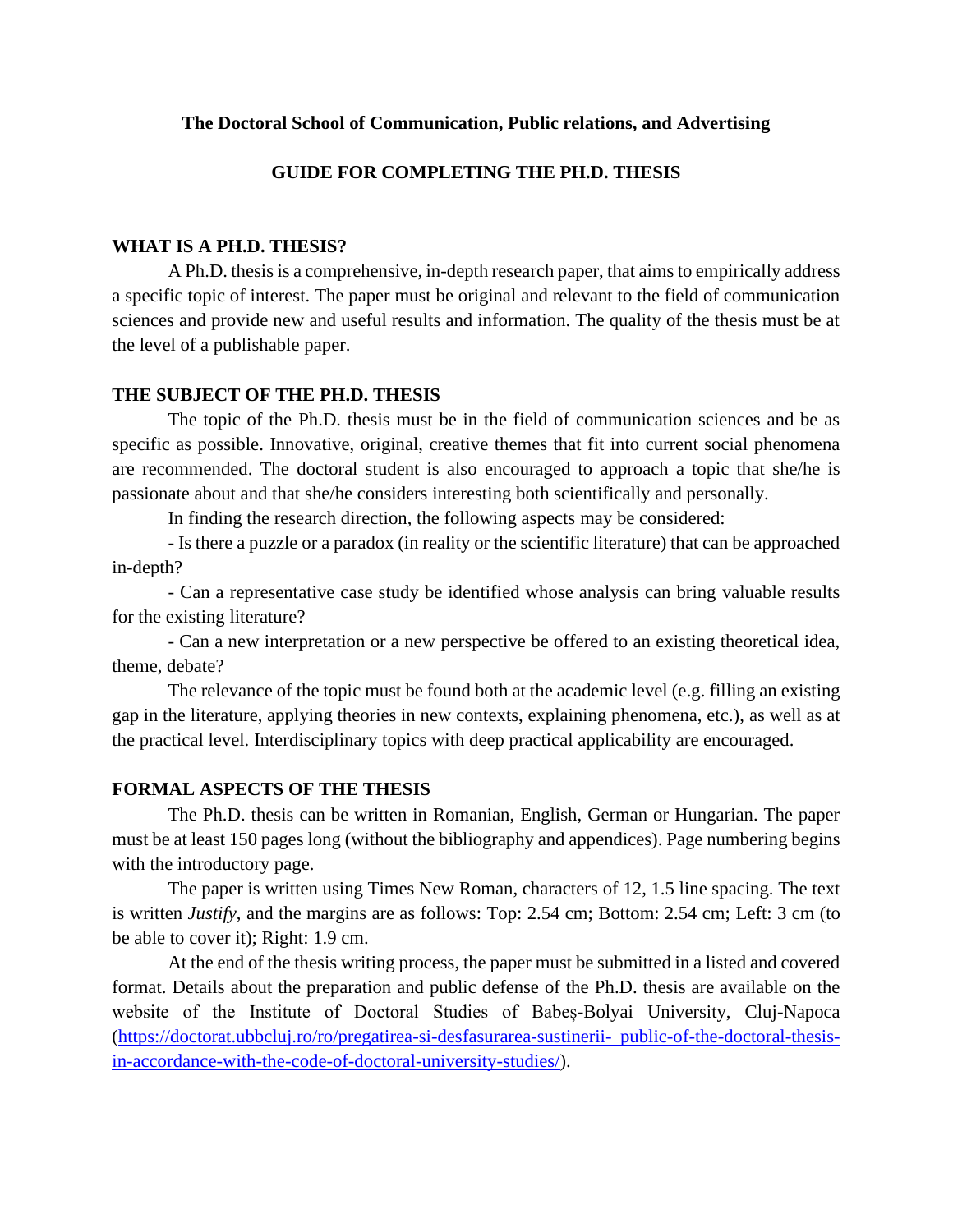Below, you can consult a model for the information on the cover and on the first page of the thesis.



# **THE STRUCTURE OF THE PH.D. THESIS**

The Ph.D. thesis must combine the theoretical treatment of the approached topic with empirical research relevant to the respective topic. It is recommended that the theoretical part and the methodological part of the paper be similar in the number of pages. Each of the two parts will comprise several subchapters.

The table below presents the simplified version of the structure of a doctoral thesis.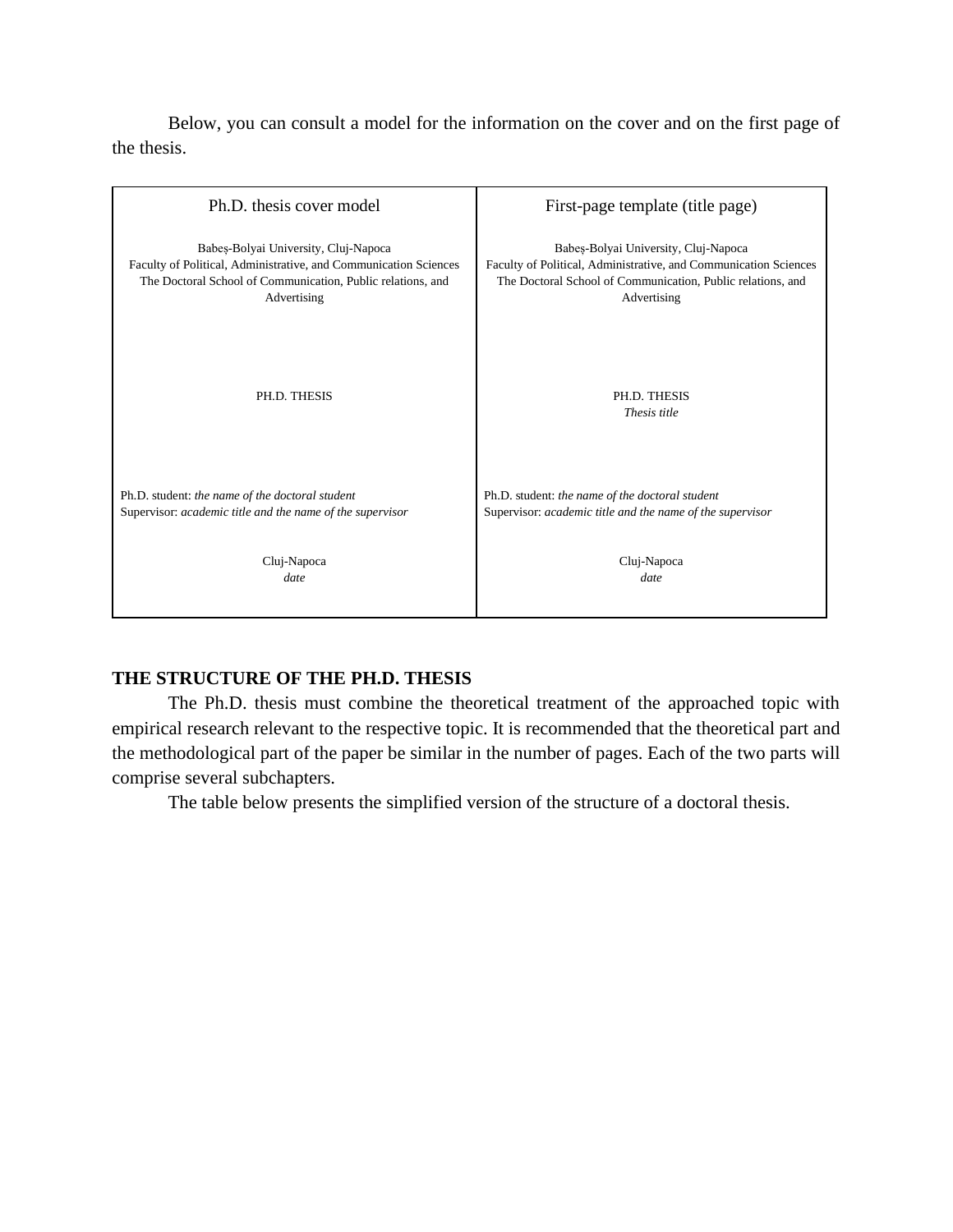#### PH.D. THESIS STRUCTURE MODEL

Title page Table of contents Table list (optional) List of figures (optional) Abstract Keywords 1. Introduction 2. Theoretical framework (with specific sub-chapters) 3. Methodological framework (with specific sub-chapters) 4. Conclusions 5. Limits and perspectives of research 6. Bibliography 7. Appendices

Starting from the structure above, the following paragraphs describe in detail what each part of the thesis should contain.

### **The abstract**

An abstract is a summary of the whole work. In general, an abstract includes the following aspects: the topic, its relevance in the current context, the research objectives, the methods used, the most important results. An abstract contains around 200-300 words. The abstract can be accompanied by 5-6 keywords.

#### **Introduction of the paper**

 The introductory part of the paper is an essential component, being the one that can generate curiosity and interest for reading the following parts of the thesis. The introduction should be about 3-5 pages long.

The introduction should include several key elements, including *the context* in which the paper is developed (what we know so far about the analyzed topic, what is the status quo of the research), *the topic* of the paper, *the reasons* for choosing this topic (what is the puzzle of the paper, what is problematic), *the relevance* of the research (both for the academic environment and for the industry), *the elements of novelty and interdisciplinarity*, *the research questions* and *the methods* to be used to answer these questions (without going into methodological design details ), *the type of introspection* (exploratory research, descriptive research, experimental research, etc.), *the cases* to be studied, *the structure of the paper*.

#### **Theoretical framework**

The theoretical part of the paper involves reviewing the literature on the topic chosen for research. The theoretical documentation must refer exclusively to the topic addressed (not to general aspects) and be extremely specific. The theoretical framework can be divided into several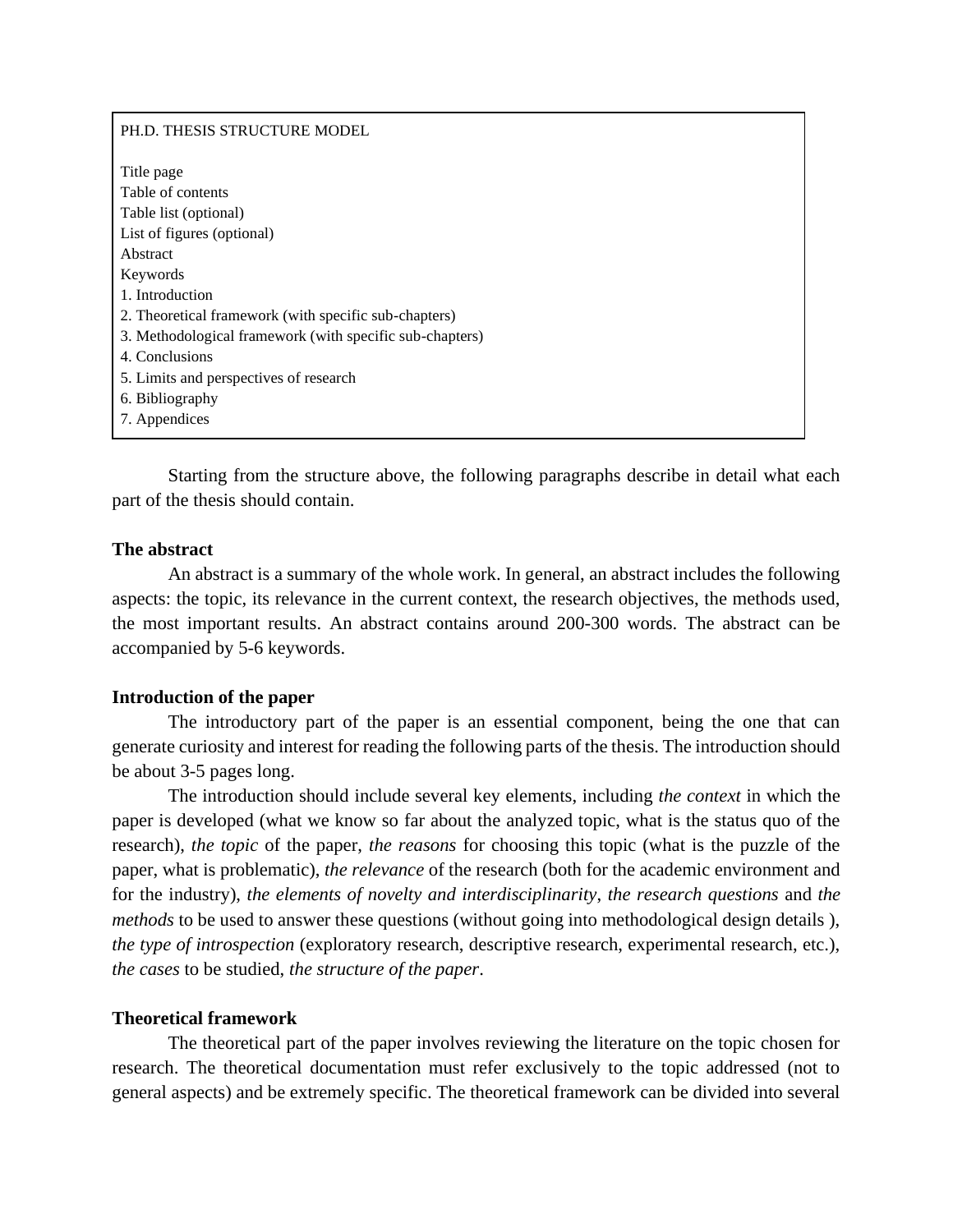subchapters, depending on the revised concepts. This part involves both a definition of the concepts specific to the paper and a review of existing theories and research.

The theory must be consistent and as recent as possible. The existing literature in Romanian and the Romanian context are quite limited. Therefore, it is recommended to supplement any sources in Romanian with consistent international literature. Both books and scientific articles from international databases can be used. Scientific articles, comprising both theory and methodology, can be extremely useful in conceptual delimitation and in outlining one's research design. You can also use information from different websites, as long as these sources are credible, and the information is based on documentation.

At the end of the theoretical framework, it is recommended to summarize the information and highlight how the theory already presented is going to be employed in the empirical part. The Ph.D. student is encouraged to pass the information through her/his filter, to use critical thinking, to argue and support her/his ideas by referring to the literature.

Throughout the theoretical framework, it is recommended to paraphrase the ideas, to the detriment of quotation use.

### **The methodological framework**

 The methodological framework represents the empirical, original part of the paper. Starting from the already reviewed literature, the doctoral student develops the research part, using one or more research methods. The research methods are chosen according to the theme and the objectives initially proposed.

In general, the methodological framework contains the following subchapters:

### *The methodological design*

It contains information on how the research is designed. For each research method used, the design must include *the research questions*, *the hypotheses* (if any), *the sample* (size, sociodemographic/psychographic details, type of sampling, selection criteria), *description of the instrumen*t - variables used and how they are operationalized (e.g. scales taken from the literature and used to measure certain variables). The methodological design part has the role of providing the reader with all the necessary information in such a way that the research can be replicated.

### *Results and discussions*

This part contains the presentation and interpretation of the results obtained from the application of the research methods (each research method involves a specific way of interpreting the results). The data presented must be clear and comprehensive. Small tables or graphs are welcome in the text. Tables/graphs/images should not be abundant and should not exceed 1/2 of a page (the rest being text). Any large tables or graphs can be attached to the paper in the appendices.

Based on the results obtained, the doctoral student must interpret the data, make connections between variables, explain the effects and implications of these results.

The results and discussions can also be presented in two separate chapters.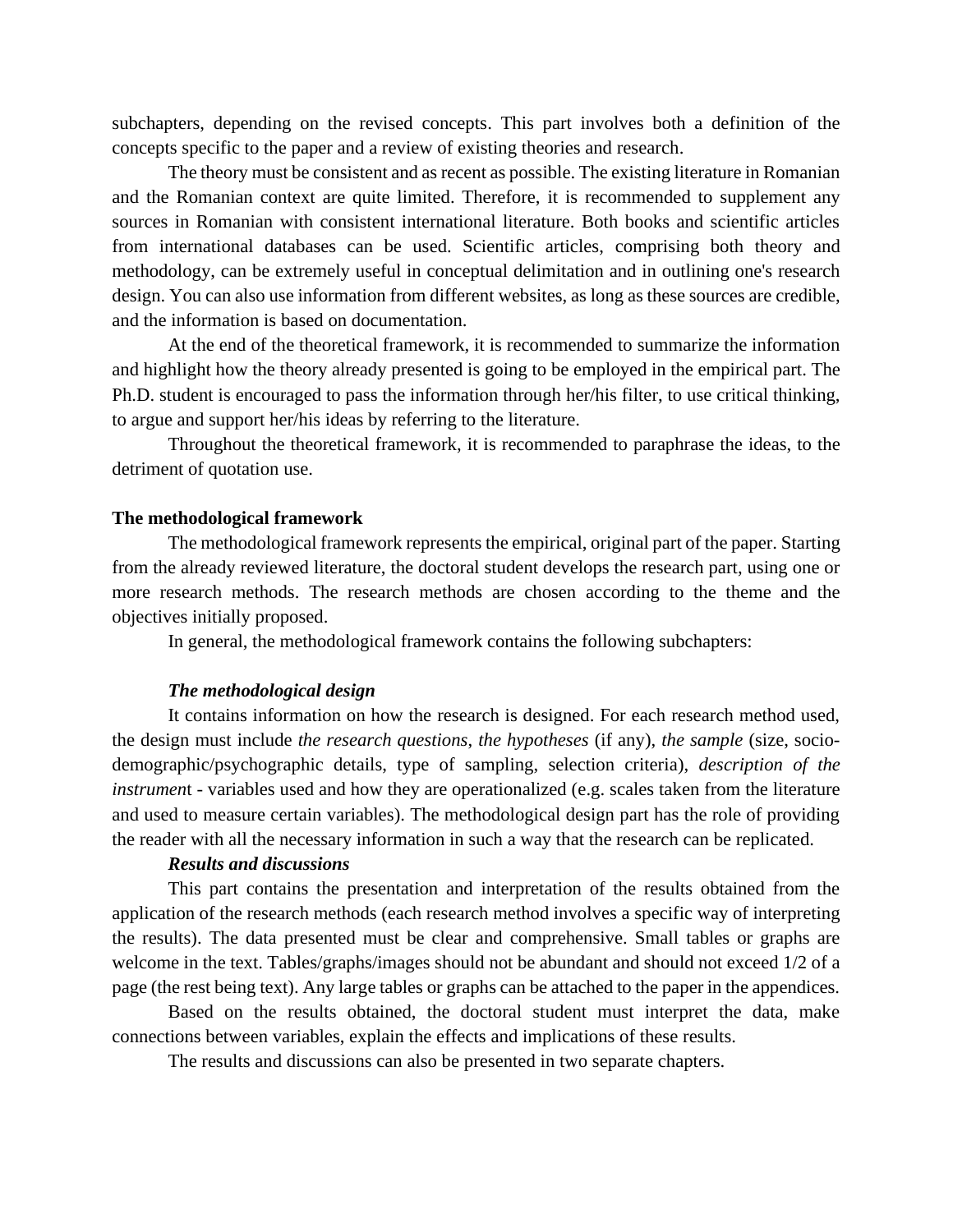## **The conclusions**

The concluding part of the thesis emphasizes the most representative aspects of the paper, both theoretical and empirical. It is also necessary to insist on the way the research questions were answered and/or why the hypotheses were supported/ not supported. The implications of the results for the scientific and business environments must also be articulated.

It is also important to highlight how the empirical results of the thesis connect to those already existing in the literature on similar topics. It is important to note how this research manages to complement the existing literature and empirical data.

#### **Limits and research perspectives**

Given that no research is perfect, it is necessary to highlight the limits of research at all levels (both theoretically and empirically) at the end of the paper. Based on these limitations, new research perspectives will be drawn to complement the current approach in the future. These limitations and research perspectives must be taken seriously and must be systematically and thoroughly highlighted. How this introspection is done is an indicator of the maturity of the doctoral student as a researcher.

### **Bibliography**

The bibliography contains all the sources used during the paper. All titles in the bibliography must be found in the text and all references in the text must be introduced in the bibliography.

Ideally, the bibliographic list should contain at least 100 scientific titles. The sources used must be as new as possible and as relevant as possible for the chosen topic. It is recommended that the bibliography be used to contain both literature written by Romanian and foreign authors. The bibliography is written in alphabetical order of the surname of the first author.

It is recommended to use the APA Citation Style (American Psychological Association). Some examples of how to write the bibliographic list can be found below. It is important to consider the specific punctuation and the use of *Italic* writing. For the automatic creation of the bibliographic list, it is recommended to use specific software (e.g. Mendeley, Zotero, etc.).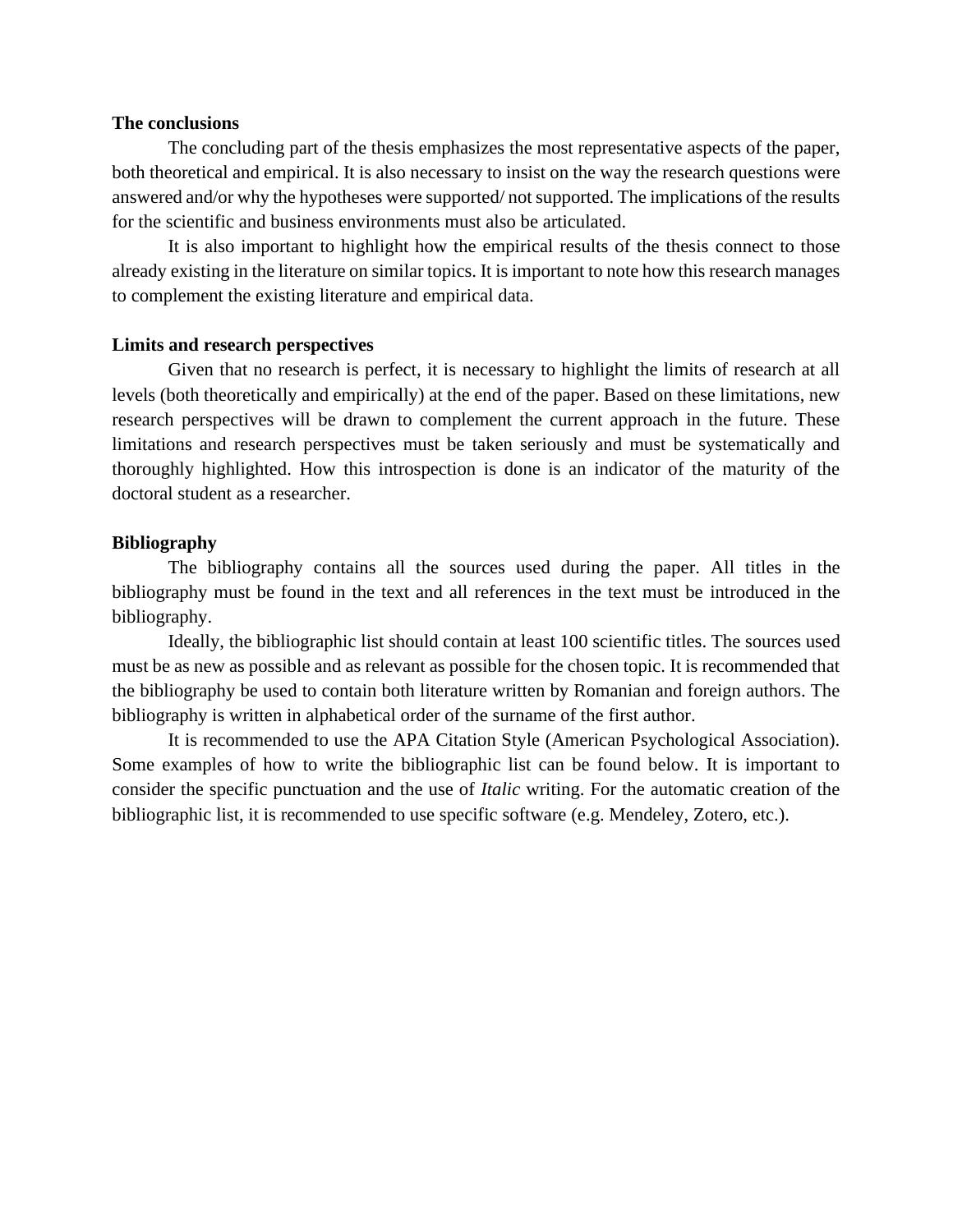#### BOOK

Name, first name initial. (Publication year). *Title of book*. City: Publishing house.

#### SCIENTIFIC ARTICLE

Name, first name initial. (Publication year). Title of paper. *Journal name*, *Issue* (number), first-page numberlast page number. DOI

### CHAPTER IN COLLECTIVE VOLUME

Name, first name initial. (Publication year). Title of chapter. In Editors' name (Eds.), *Title of volume* (pp. first-page number-last page number). Publishing house.

## **WEBSITE**

Name, first name initial. (Publication year, month, day). Title. Accessed on X, from URL...

# **Appendices (optional)**

The appendices usually contain tables, figures, images, etc., that are not necessary for the text, and which are too large to be left in the text. Also, in the appendices, you can attach the tools used in the methodological framework: questionnaire, focus group guide, interview guide, analysis grid, etc.

# **THE WRITING STYLE**

The writing style of the paper is an academic one, characteristic of research work. Spelling mistakes are not allowed. It is recommended to use short, clear sentences, without metaphors and style figures.

Throughout the paper, each idea that is written, regardless of source, must have a reference. Normally, not much information is used from the same source in succession. On the contrary, the sources are interspersed even within the same paragraph. All the ideas taken must be paraphrased, processed, and interspersed with others, by other authors.

It is recommended to paraphrase the theoretical ideas to the detriment of the quotes use. Quotes are generally used only when we have a very important definition that must remain as it is in the original.

At the reference level, it is recommended to use text notes (to the detriment of footnotes). Text notes are provided within the text and written in the form (Author name (s), year, page). The rest of the information about that source is given only in the bibliography. As a citation style, the APA Style is recommended.

In the presentation of the theoretical part, as well as in the presentation of the methodological part, graphs, and tables can be used, where necessary. If tables or graphs are used in the appendices, the text will mark the place where they can be consulted. Each table or graph must have a number and a title (e.g., Table 1. The distribution of the sample according to ...).

Plagiarism and other forms of academic fraud are sanctioned accordingly to the FSPAC Code of Ethics, accessible at:

[https://fspac.ubbcluj.ro/ro/resurse/administrative/regulamente.](https://fspac.ubbcluj.ro/ro/resurse/administrative/regulamente)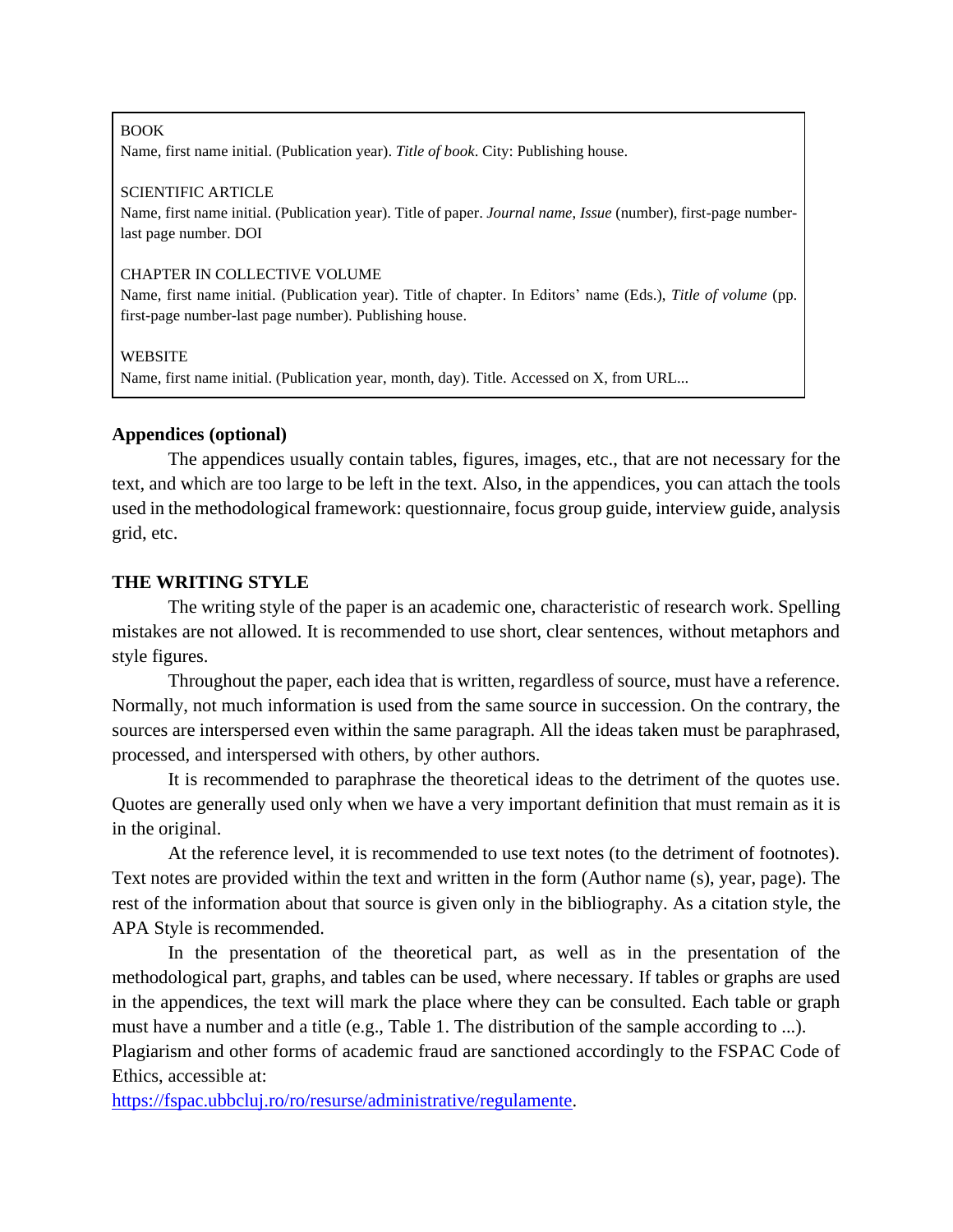## **A BRIEF DESCRIPTION OF RESEARCH METHODS**

#### **The opinion survey**

The opinion survey represents a quantitative approach in the research of sociocommunicational phenomena. The data collection tool is the questionnaire. Data collection through the survey is done using two techniques, direct or indirect. Therefore, the implementation can be done face to face, by phone, or by completing the questionnaire (by email, online, using specific software tools, for example, Google forms).

Conducting an opinion survey involves formulating at least one hypothesis (as a specific answer to a research question). A hypothesis relates two or more variables, one of which is necessarily a dependent variable, and the others are independent variables. A hypothesis, in addition to the fact that it relates to some variables, indicates the meaning of this relationship. Most of the time, a hypothesis is formulated: The more/ less .... the more/ less .... / If ... then normally, the hypotheses are inspired by and are based on the literature, on previous scientific studies that have treated this issue. They must be general and must be worded as specifically as possible. The verification of the hypotheses implies their validation or invalidation (both variants being accepted).

For the elaboration of a Ph.D. thesis, there is no predetermined number of mandatory hypotheses. Depending on the objectives of the research, the number of hypotheses varies.

Starting from the formulated hypothesis/hypotheses and considering how the main concepts are operationalized, the data collection tool, the questionnaire, is subsequently developed. The questions in the questionnaire are formulated following the process of operationalizing the concepts used in the hypotheses. This operationalization is recommended to be inspired by the literature.

There is no predetermined number of questions required in a questionnaire. It is important to ask as many questions as necessary to be able to test the hypotheses. Moreover, the questionnaire must be balanced in terms of the platform on which it is applied - the questionnaires applied by phone or online will contain a small number of questions compared to those applied face to face.

In a questionnaire, depending on its purpose, opinion questions can be used (regarding the respondent's opinions and attitudes; these will be the most numerous), factual questions (regarding the respondent's behavior), motivation questions (regarding the reasons for certain actions), knowledge questions, control questions (questions asked to verify a previous answer), sociodemographic questions. Normally, being aspects of a personal nature, the socio-demographic variables (age, gender, level of education, income, the environment of residence, etc.) are addressed at the end of the questionnaire.

The questions in a questionnaire can be both with predetermined answers and with the possibility of an open answer. However, questions with default answers are preferable. When questions are closed, the answers are recorded on a grid that is unambiguous, unique, and discriminatory (answer options are mutually exclusive).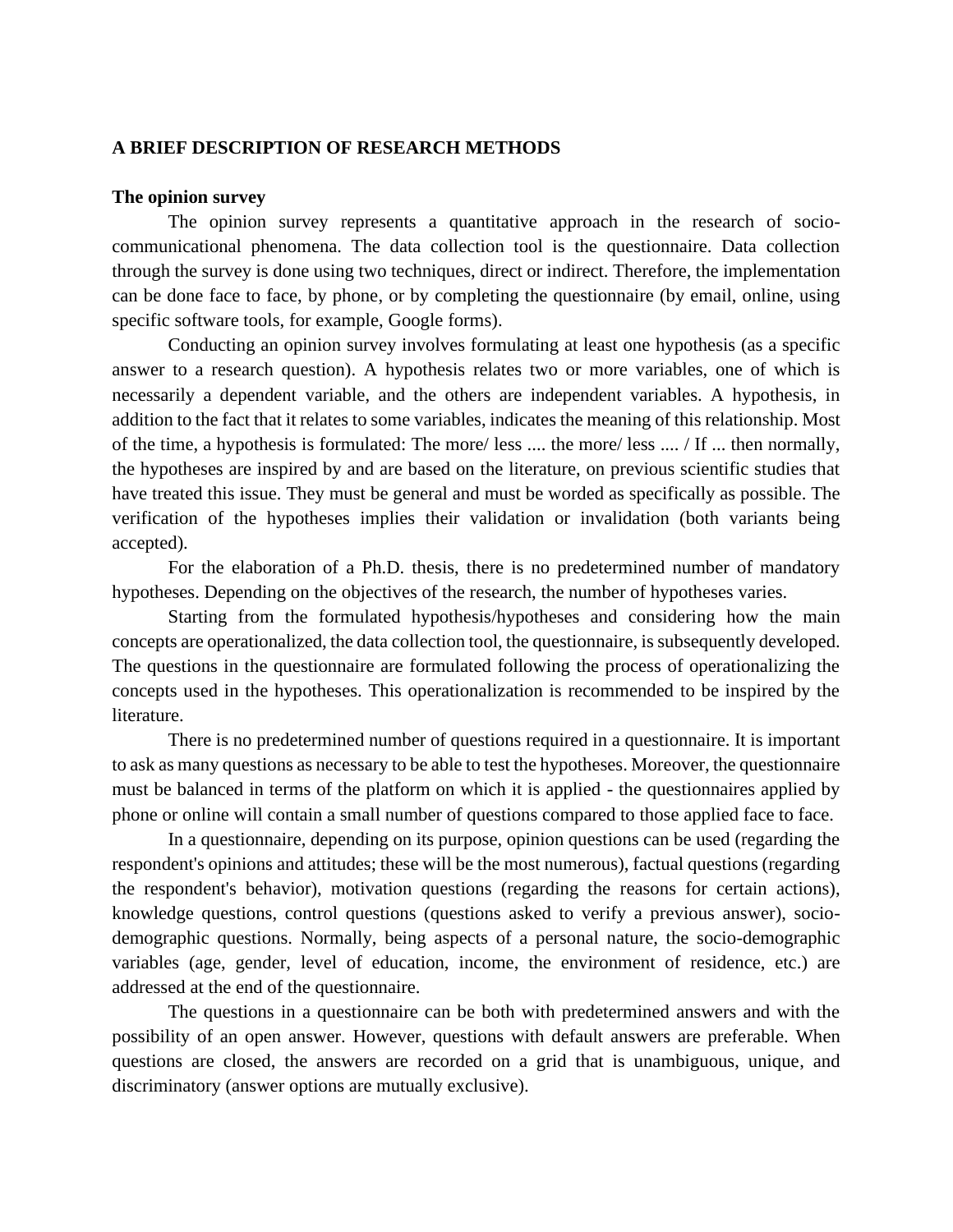The sample, the group of people answering the questionnaire, must be appropriate/representative for the topic of the paper. The sample can be both probabilistic (randomly selected individuals) and non-probabilistic (convenience).

The data obtained from the application of the questionnaire must be presented in the paper and interpreted. In addition to frequencies for each relevant variable, data interpretation also involves making associations, correlations, or regressions. These links between variables can help support or not the hypothesis/hypotheses.

It is recommended to process data in specialized programs (e.g., SPSS).

## **The semi-structured interview**

The interview is a technique for obtaining qualitative information, to describe in-depth the socio-human phenomena. The interview is based on verbal communication and is based on an interview guide, developed based on the operationalization of hypotheses or research questions. The application of the interview guide can be done either face-to-face or intermediated (by phone or online).

In conducting the interviews, a small number of cases are used to obtain as much deep and rich information as possible from each subject included in the research approach. Thus, the analysis focuses on the common elements to the research subjects, as well as on those specific to each case. The questions can be related to experiences, behaviors, opinions, values, knowledge, socio-demographic characteristics of the individuals included in the study. The way the question is formulated can influence the opinions expressed and the amount of information provided. It is recommended not to ask questions whose answers may be limited to "yes" and "no". There is always a need to invite the interlocutor to the most in-depth answers.

In the case of semi-structured interviews, the guide specifies the most important questions but also leaves the possibility to add additional questions during the interview, based on the answers provided by the interviewee. The interviewer thus has the freedom to explore the answers and the researched problem in the way she/he deems appropriate. The guide should contain around 10-15 questions (depending on the complexity of the topic).

## **The group interview (focus-group)**

Both the semi-structured or unstructured individual interview and the focus group produce data with a strong ethnographic character, both have an acceptable degree of validity, and both have the same limit: when it comes to representativeness, they must be supplemented with quantitative methods.

The focus group can be considered a kind of semi-structured group interview, with between 4 and 12 participants. The duration of a focus group differs and can start from 1 hour to 2 hours. The focus group is carried out in a neutral framework, it would be best for the participants to be seated at a table (round) and the discussion to be recorded for further processing and analysis of the data collected. The focus group starts from several research topics that the moderator establishes and that result from the research questions that underlie the paper. The audio recording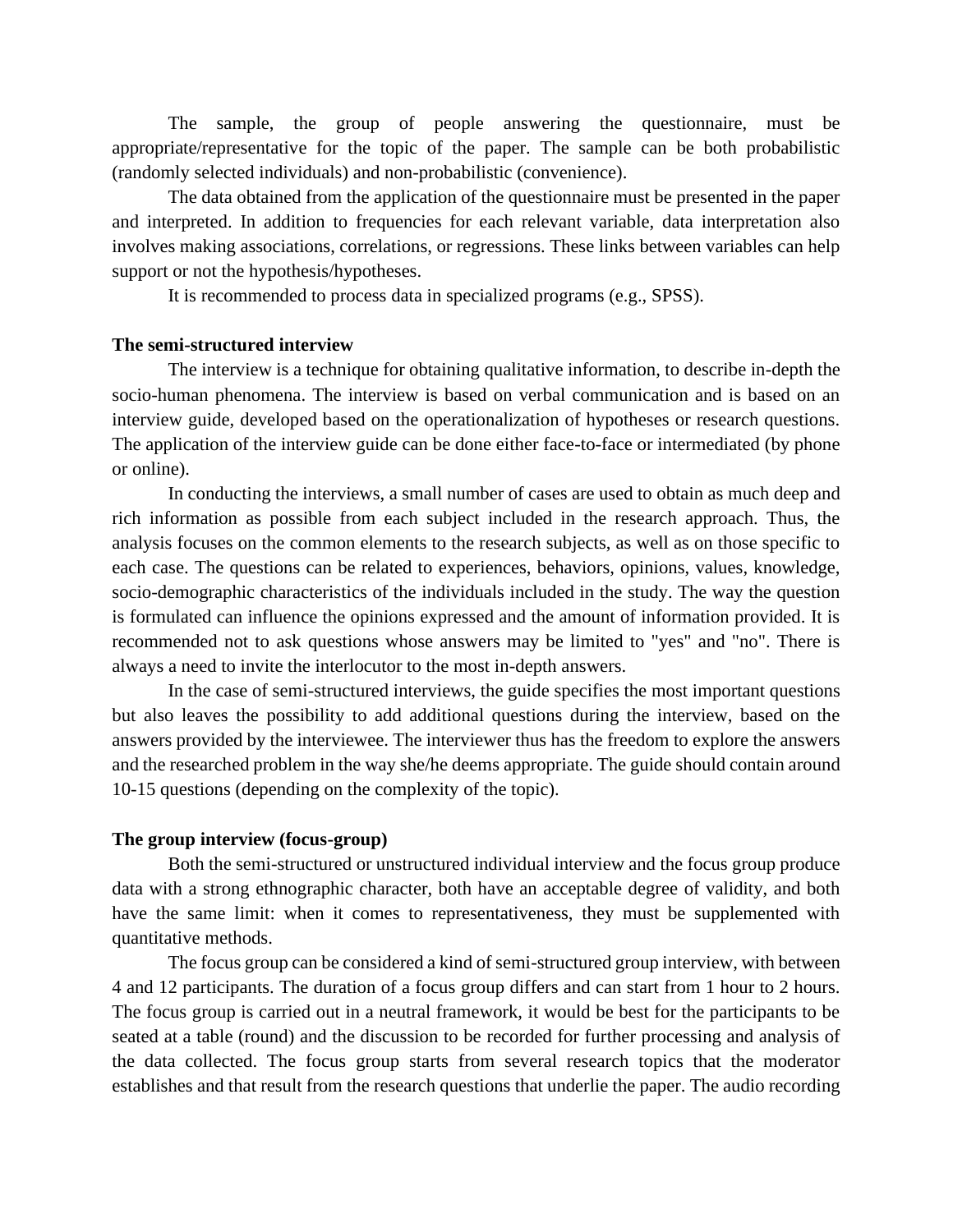must then be transcribed and analyzed thematically. Focus groups should be carried until no new answers are provided (until the information starts to repeat itself).

The first advantage of this qualitative method of research is that if they do not feel judged and are in a comfortable environment and in the presence of people who are familiar and unknown at the same time, most people tend to detail to the nuance of the motivation of some actions performed. Also, the focus group is more useful than the interview if we study the subjects involved in a situation. They will complement and correct each other, activating each other's memory of the situation in question, in a process of collective recollection. The focus group is a method of data collection located at the intersection between participatory observation and unstructured interview.

As with any type of interview, focus group discussions should be recorded and transcribed later. The data analysis will be based on these transcripts. The analysis involves the creation of categories, the grouping of respondents' answers. Eloquent quotes or important parts of the subjects' answers should be used in the interpretation of the results to support the development of the categories.

#### **The content analysis**

The content analysis is a method located at the boundary between qualitative and quantitative, that is suitable for many research approaches. The analysis tool consists of a grid that includes the elements that will be followed in the corpus of investigated materials/documents (advertisements, speeches, posters, etc.). The analysis grid can be taken from research already done by other authors (specifying the source), can be created based on theoretical aspects found in the literature, or, in some cases, based on the preliminary identification of common or distinct aspects between various materials under scientific investigation. The corpus of materials, the materials/products to be included in the content analysis, will be systematically selected, based on logical arguments, and the choice made will be justified.

Based on the analysis grid completed with elements from the analysis corpus, a narrative report will be made, which descriptively presents the results and then analysis, concerning the previously established hypotheses or research questions.

Quantitative content analysis can be combined with a qualitative, in-depth analysis.

## **The experiment**

The experiment is the most appropriate method when exploring causal relationships. So, if we ask what effect the X variable (independent variable) on the Y variable (dependent variable) has, probably the best method to obtain a scientifically substantiated answer is the experiment. But there are some rules for conducting and analyzing an experiment in the social sciences. To prove that X affects Y we often need a comparison, and this is done by comparing a control group with one or more experimental groups.

The experiment is performed based on one or more hypotheses. A hypothesis must be based on the previously consulted literature.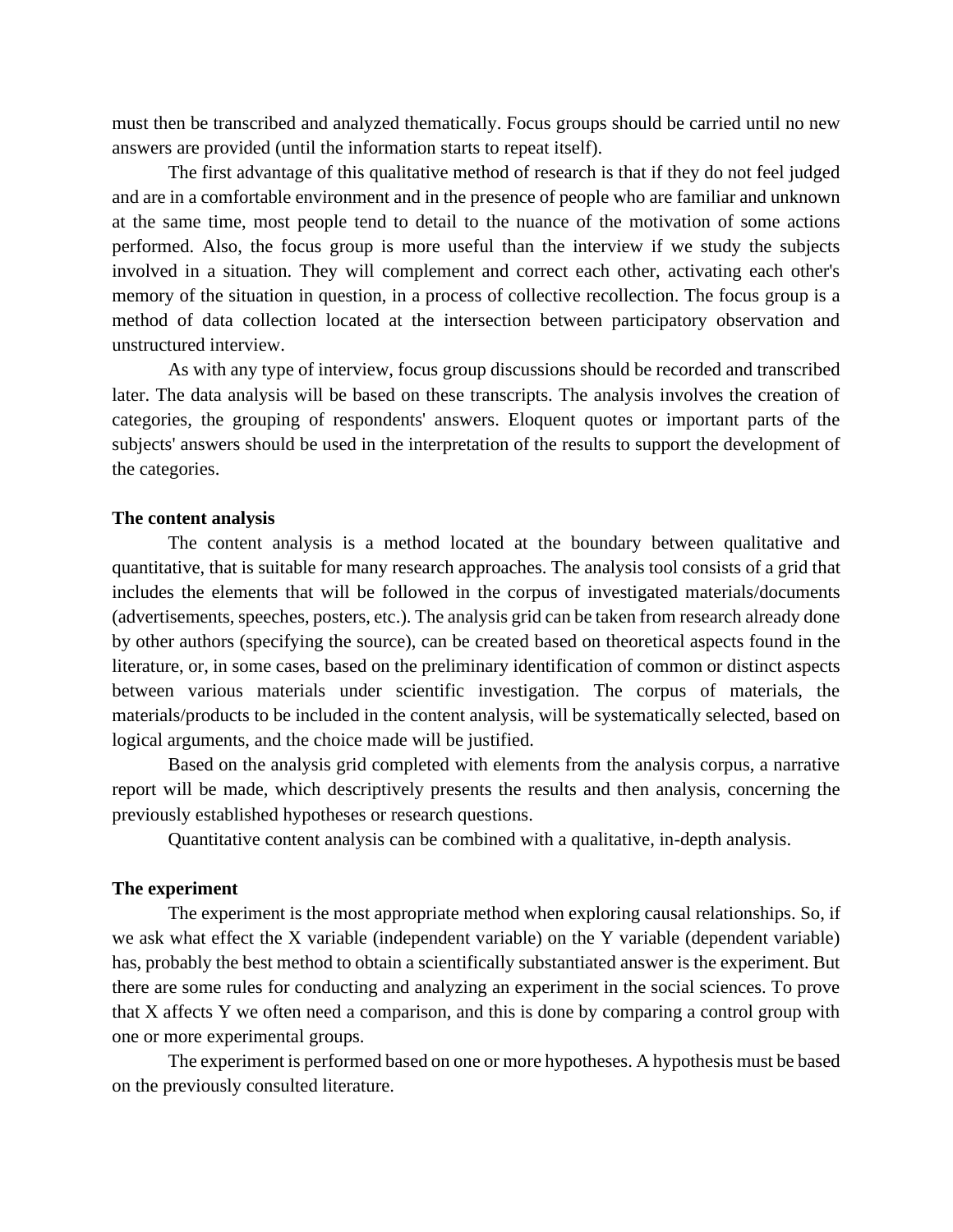One of the basic rules when designing an experiment is to start from simple to complex. In the communication sciences, the independent variable is usually the stimulus that is mostly a media one (some advertisements, social media posts, etc.).

Participants must be randomly selected, thus resulting in a random distribution (approximately equal in terms of gender, age, and other characteristics that may influence the results of our research). This is called a randomization check. For reasons related to the statistical analysis of the data, each group must have a minimum number of 30 participants in each of the groups.

Another important concept is the verification of the effects of experimental manipulation (manipulation check). In other words, it must be proved that the experimental group observed the specific message transmitted to this group.

When talking about any research method, two aspects must be considered: fidelity (in repeated measurements, using the same instrument and the same context, we must have similar results) and validity (measuring exactly what the researcher intends). To ensure the fidelity of our approach, it is important here to propose a questionnaire based on measurements already tested by other authors (e.g., scales).

In the case of the experiment, we are talking about obtaining internal and external validity. Internal validity means to conceive the experimental design so that the results are not influenced by other variables. That is, to simplify as much as possible. External validity means to bring as close as possible the conditions for carrying out our experiment to the real conditions in which the phenomena we analyze take place. The high external validity allows us to generalize the results. Internal and external validity are often inversely proportional. We need to find a balance between internal and external validity. The external validity is ensured by sampling. Laboratory conditions, the use of simplistic stimuli, and unique exposure to them decrease the external validity of an experiment.

At the level of data analysis, it is necessary to perform tests specific to the experiment, tests that can be performed using specialized software, such as SPSS (e.g., chi-square, T-test for experiments with two groups, ANOVA test for experiments with more than two groups).

The ethical dimension is very important in scientific research in general and at the experimental level in particular. Thus, the way we frame the information provided (e.g., stimuli) must be carefully thought so as not to affect the mental and physical condition of the subjects. At the end of the experiment, a debriefing process is required in which information is provided about the true purpose of the experiment and the relevance of the research of this topic.

#### **The Observation**

Observation is a qualitative research method that tries to understand a researched population. The aspects that can be observed are the physical, social, cultural, economic context,